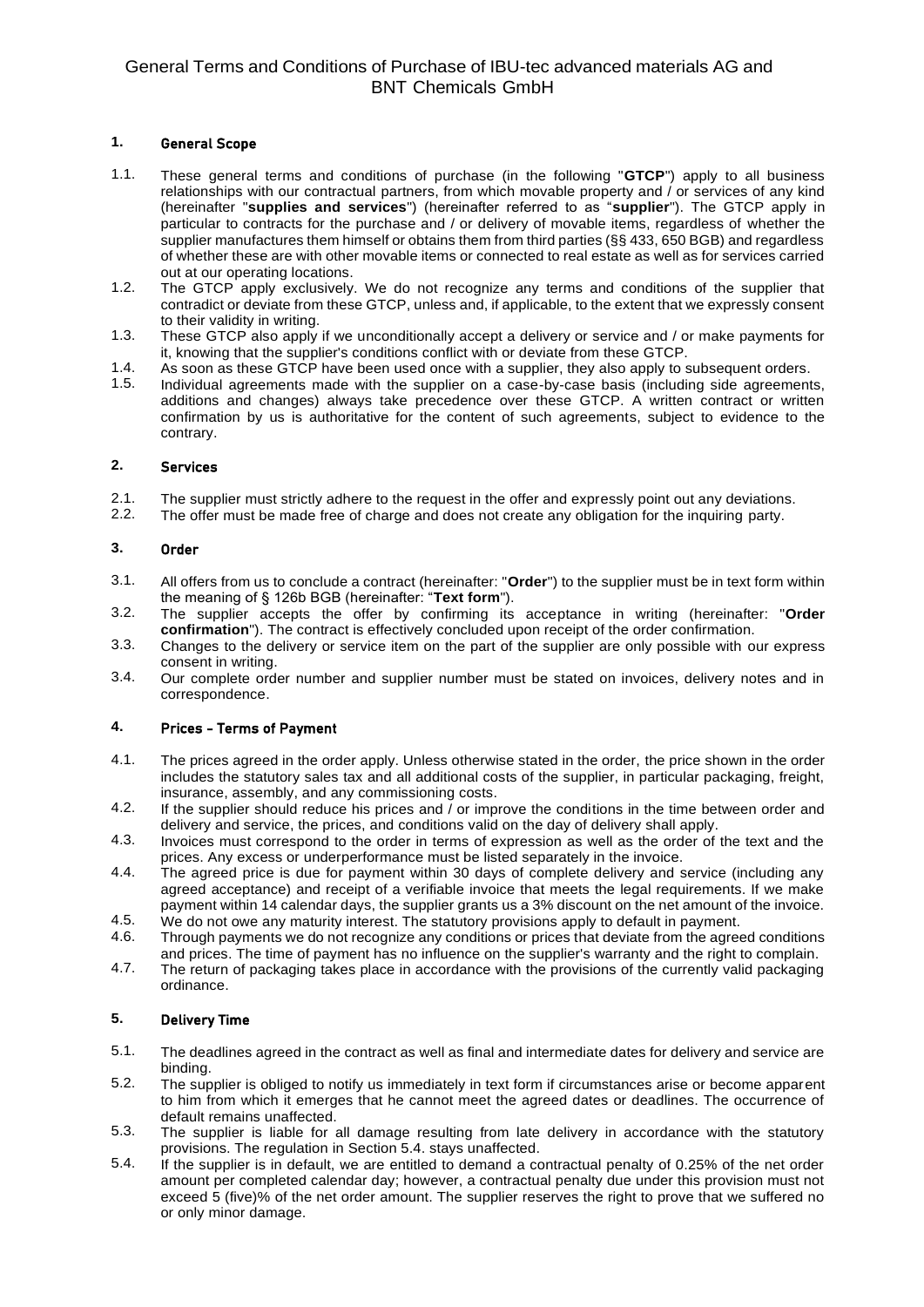## **6.** Delivery and Performance; Transfer of Risk; Delay of Acceptance

- 6.1. Delivery within Germany is "free domicile", duty paid, including packaging, insurance, and freight (DDP according to INCOTERMS 2020) to the location specified in the order. If the place of order is not specified and nothing else has been agreed, delivery must be made to our registered office at Hainweg 9 - 11 in 99425 Weimar, Germany. The respective destination is also the place of performance for the delivery and any subsequent performance (obligation to provide).
- 6.2. The supplier bears the risk of accidental loss and accidental deterioration of the delivery or service item until it is handed over at the place of performance. If acceptance has been agreed, this is decisive for the transfer of risk. In addition, the statutory provisions of the law on contracts for work and services apply accordingly in the event of acceptance. The transfer or acceptance is the same if we are in default of acceptance.
- 6.3. The statutory provisions apply to the occurrence of our default in acceptance. However, the supplier must also expressly offer us his services if a specific time or a time that can be determined according to the calendar has been agreed for an action or cooperation on our part (e.g., provision of material).

# **7.** Shipment

- 7.1. The goods to be delivered must be adequately protected against damage of any kind by choosing suitable packaging and means of transport.
- 7.2. For each shipment, the supplier must send a notification of dispatch separately from the goods and the invoice on the day of dispatch.
- 7.3. The goods must be accompanied by a delivery note and packing slip stating our complete order number, supplier number and receiving point.
- 7.4. The shipping packages must be marked with our order number, the article number, if available, and the point of receipt.
- 7.5. If the delivery note is missing or incomplete, we are not responsible for the resulting delays in processing and paying for the delivery or service. The supplier bears any costs arising from this.
- 7.6. The supplier must pack label and dispatch dangerous goods in accordance with the applicable national and international e regulations.
- 7.7. The supplier is liable for damage and bears the costs that arise from non-compliance with these regulations. He is also responsible for compliance with these shipping regulations by his subcontractors. All shipments that cannot be accepted due to non-compliance with these regulations will be stored at the expense and charge of the supplier. We are entitled to determine the content and condition of such shipments.

### **8.** Insurance

- 8.1. The transport insurance is taken out exclusively by the supplier. The supplier bears the costs incurred for this.
- 8.2. Machines, apparatus etc. loaned to us are insured by us against the usual risks. Any further liability for loss or damage to the machines, devices, etc., do not exist.

## **9.** Warranty, Notification of Defects and Liability

- 9.1. The delivery item must meet the conditions specified in the order as well as the other guaranteed properties, the generally recognized rules of technology, the device safety law, the applicable safety requirements, the occupational health and safety and accident prevention regulations and all other legal and official regulations. In particular, DIN standards and VDE regulations as well as labeling obligations must be met and the relevant specifications must be adhered to for substances and raw materials.
- 9.2. The statutory provisions (§§ 377, 381 HGB) apply to the commercial inspection and notification obligation with the following stipulation: Our duty to inspect is limited to defects that come to light during our incoming goods inspection under an external assessment including the delivery papers (e.g. transport damage, incorrect and short delivery) or are recognizable in our quality control in the random sampling procedure. If acceptance has been agreed, there is no obligation to examine. In addition, it depends on the extent to which an investigation is feasible in the normal course of business, taking into account the circumstances of the individual case. Our obligation to give notice of defects that are discovered later remains unaffected. Without prejudice to our duty to examine, our complaint (notification of defects) is deemed to be prompt and timely if it is sent within 5 (five) working days of discovery or, in the case of obvious defects, within 5 (five) working days of delivery. Insofar as an acceptance test for the delivery or service item has been agreed, there is no obligation on our part to examine.
- 9.3. We are not obliged to examine the goods or to make specific inquiries about any defects when the contract is concluded. Partly deviating from Section 442 Paragraph 1 Sentence 2 BGB, we are therefore entitled to unlimited claims for defects even if the defect was unknown to us at the time the contract was concluded due to gross negligence.
- 9.4. If the delivery and service do not comply with the provisions of Section 9.1., We can, at our discretion, request the removal of the defect (subsequent improvement) or the delivery of defect-free goods (replacement delivery) (subsequent performance).
- 9.5. The warranty claims expire in accordance with the statutory provisions. The limitation period begins to run after the transfer of risk. If an acceptance has been agreed, the limitation period begins with the acceptance. The two-year limitation period according to § 438 Paragraph 1 No. 3 BGB also applies to claims arising from defects of title, whereby the statutory limitation period for real claims for surrender by third parties (§ 438 Paragraph 1 No. 1 BGB) remains unaffected; In addition, claims based on legal defects do not become statute barred as long as the third party can still assert the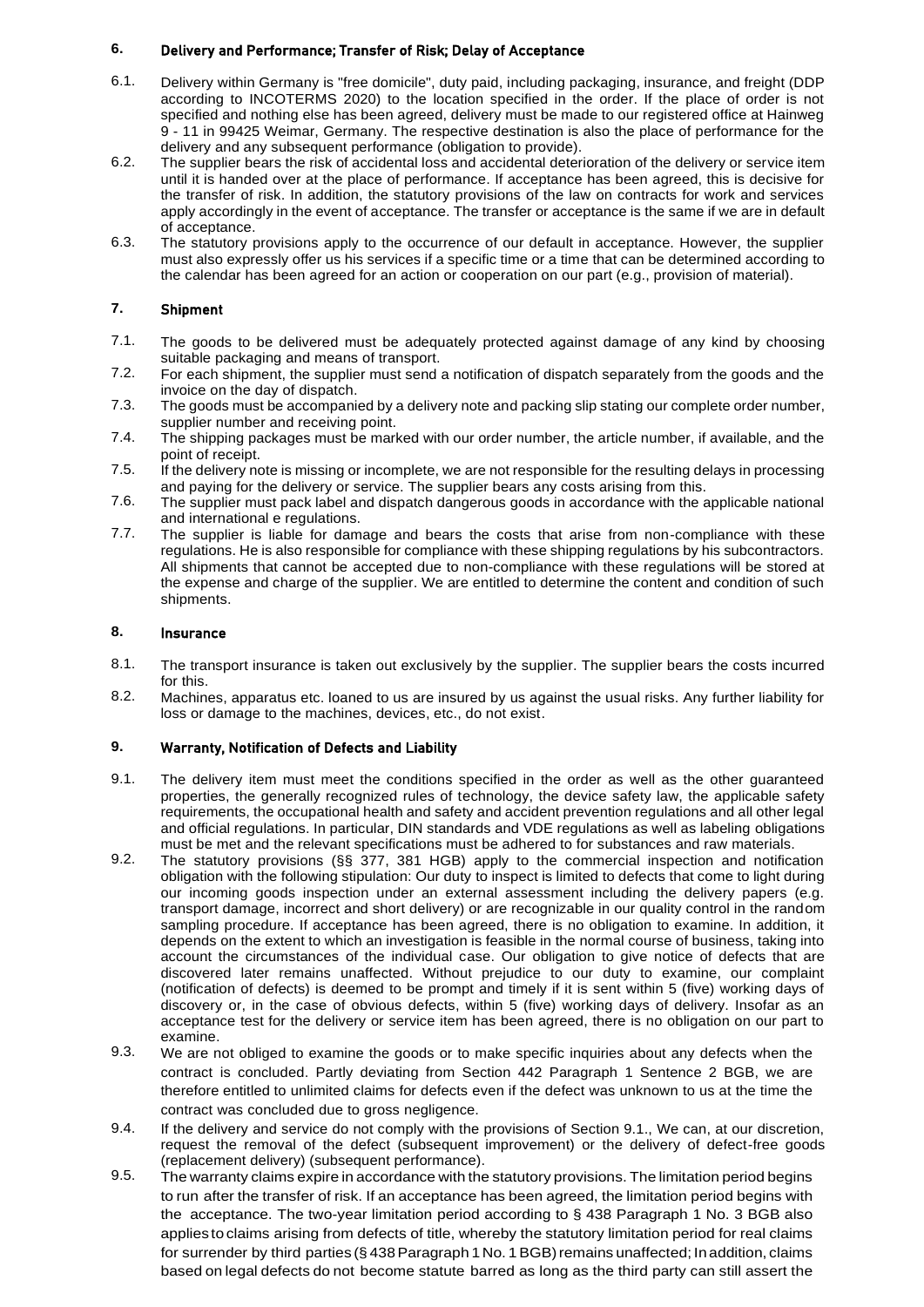right against us, in particular in the absence of a statute of limitations.

- 9.6. The supplier's guarantee also extends to the parts manufactured by the subcontractor.
- 9.7. In the event of a complaint, the warranty period is extended by the period between the complaint and the removal of the defect. If the delivery item is renewed in whole or in part, the warranty period begins again.
- 9.8. Without prejudice to our statutory rights, the following applies: If the supplier does not meet his obligation to provide supplementary performance within a reasonable period set by us, we can remedy the defect ourselves and demand compensation from the supplier for the necessary expenses or a corresponding advance payment. If the supplementary performance by the supplier has failed or is unreasonable for us (e.g. because of particular urgency, threat to operational safety or impending occurrence of disproportionate damage), there is no need to set a deadline; we will inform the supplier of such circumstances immediately, if possible in advance.
- 9.9. In addition, the supplier is liable in accordance with the statutory provisions.

#### **10.** Supplier Recourse

- 10.1. We are entitled to our legally determined recourse claims within a supply chain (supplier recourse according to §§ 445a, 445b, 478 BGB) in addition to the claims for defects. In particular, we are entitled to demand exactly the type of supplementary performance (repair or replacement delivery) from the supplier that we owe to our customers in individual cases. The only exception to this is if we have previously been granted equivalent compensation for the recourse claim. This does not restrict our statutory right to choose (Section 439 (1) BGB).
- 10.2. Before we acknowledge or fulfill a defect claim asserted by our customer (including reimbursement of expenses in accordance with §§ 445a Paragraph 1, 439 Paragraph 2 and 3 BGB), we will notify the supplier and ask for a written statement, briefly explaining the facts. If a substantiated statement is not made within a reasonable period of time and if no amicable solution is found, the claim for defects actually granted by us shall be deemed owed to our customer. In this case, the supplier is responsible for providing evidence to the contrary.
- 10.3. Our claims from supplier recourse also apply if the defective goods have been further processed by us or another entrepreneur, e.g. through installation in another product.

#### **11.** Producer Liability

- 11.1. If we are referred to a defect in the delivery or delivery delivered by the supplier. The supplier shall indemnify us from the liability resulting from the defect on first request, insofar as he is responsible for the defect and he himself is liable in the external relationship.
- 11.2. Within the scope of his indemnification obligation, the seller must pay expenses in accordance with §§ 683, 670 BGB (German Civil Code) resulting from or in connection with a claim by third parties, including recalls carried out by us. We will inform the seller about the content and scope of recall measures – as far as possible and reasonable – and give him the opportunity to comment. Further legal claims remain unaffected.
- 11.3. The supplier has - without prejudice to any personal liability of the supplier - to conclude and maintain product liability insurance with adequate coverage for personal injury and property damage, and to provide evidence of this to us upon request.

# **12.** Resignation; Reduction

Irrespective of the provisions of clause 9, we are entitled to reduce the purchase price or withdraw from the contract in the event of a material or legal defect in accordance with the statutory provisions. In addition, we are entitled to compensation for damages and expenses in accordance with the statutory provisions.

# **13.** Examinations

Atest certificateoracertificateof analysismust beenclosedwith eachdelivery.Quality agreements are to be concluded at our request. If tests are planned for the delivery item, the supplier bears the material and personnel test costs.

#### **14.** Documents; Confidentiality; Retention of Title

14.1. All drawings, standards, guidelines, analysis methods, recipes and other documents that we provide to the supplier for the manufacture of the delivery item, as well as the documents prepared by the supplier according to special information, remain our property and may not be used by the supplier for other purposes, reproduced or made available to third parties. Upon request, they are to be returned to us immediately, including copies and reproductions.

We reserve the industrial property rights to all documents handed over to the supplier.

14.2. The supplier must treat the inquiry and order as well as the work related to them as business secrets and accordingly treat them confidentially. He is liable for all damage that we incur as a result of the breach of this obligation. The confidentiality obligation only expires when and to the extent that the knowledge contained in the documents provided, as well as in the inquiry or order, has become generally known.